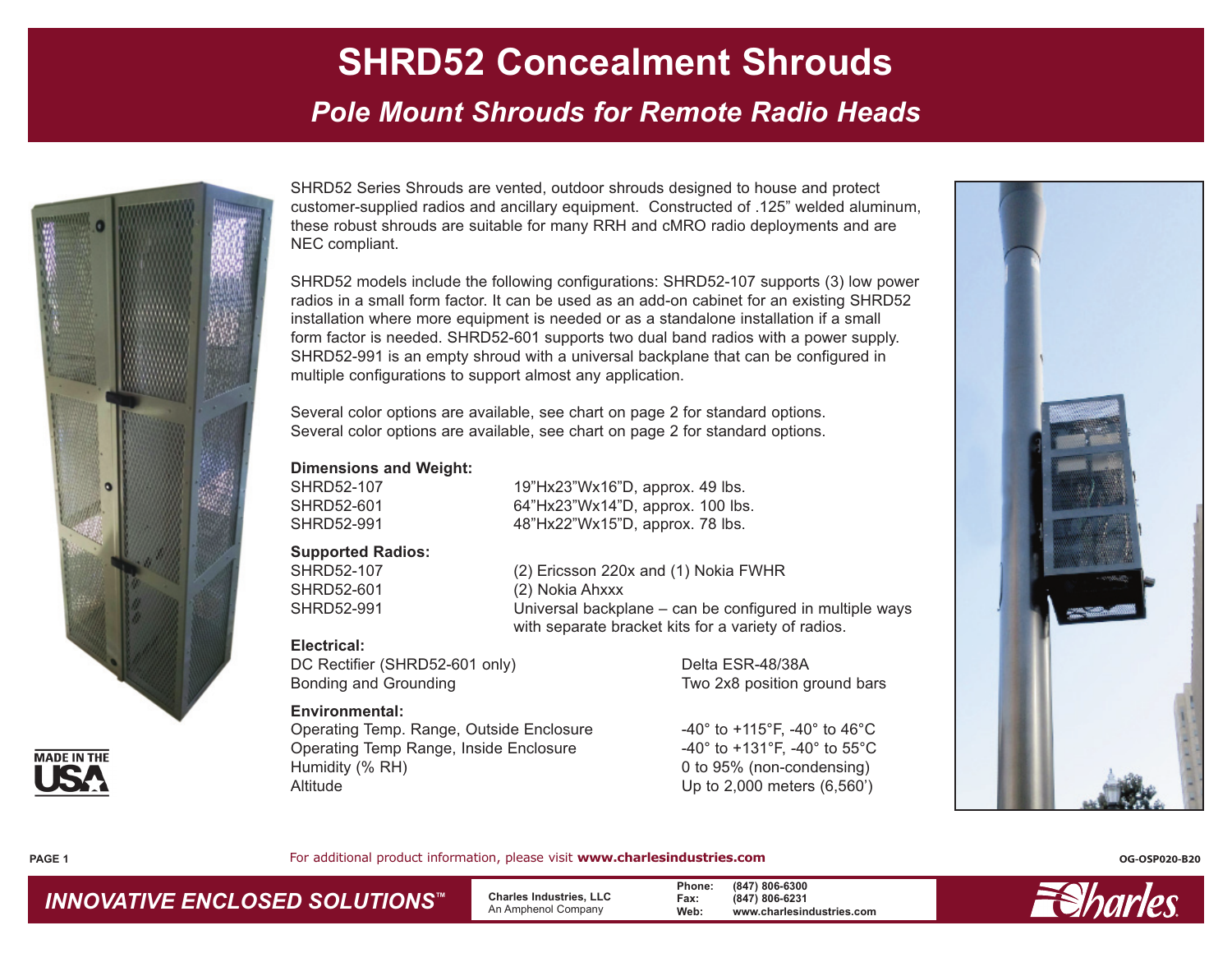### *Pole Mount Shrouds for Remote Radio Heads*

#### **SHRD52 CONFIGURATIONS & COLOR OPTIONS**

| <b>PART NUMBER</b> | <b>STANDARD</b><br><b>MOUNTING</b> | <b>OVERALL</b><br>DIM. (in.) | <b>RADIOS SUPPORTED</b>                                                   | <b>COLOR</b>               | <b>LOAD</b><br><b>CENTER</b> | <b>SPECS</b> | <b>THERMAL INTEGRATED</b><br><b>POWER</b> | <b>WEIGHT</b><br> EMPTY (Ibs.) |
|--------------------|------------------------------------|------------------------------|---------------------------------------------------------------------------|----------------------------|------------------------------|--------------|-------------------------------------------|--------------------------------|
| SHRD52-107AAGN1    | Pole Mount                         | 19x23x16                     | (2) Ericsson 220x and (1) Nokia FWHR                                      | Off White                  | None                         | Vent         | None                                      | 49                             |
| SHRD52-107BAGN1    | Pole Mount                         | 19x23x16                     | (2) Ericsson 220x and (1) Nokia FWHR                                      | <b>Staid Gray Metallic</b> | None                         | Vent         | None                                      | 49                             |
| SHRD52-107DAGN1    | Pole Mount                         | 19x23x16                     | (2) Ericsson 220x and (1) Nokia FWHR                                      | Gray, RAL7035              | None                         | Vent         | None                                      | 49                             |
| SHRD52-107FAGN1    | Pole Mount                         | 19x23x16                     | (2) Ericsson 220x and (1) Nokia FWHR                                      | <b>Black</b>               | None                         | Vent         | None                                      | 49                             |
| SHRD52-107GAGN1    | Pole Mount                         | 19x23x16                     | (2) Ericsson 220x and (1) Nokia FWHR                                      | National Park Brown        | None                         | Vent         | None                                      | 49                             |
| SHRD52-601AHGN2    | Pole Mount                         | 64x23x16                     | (1) Nokia B66RRH4X45 and (1) B25RRH4X30 or (2) Nokia AHxxx                | Off White                  | None                         | Vent         | (2) Delta 20A                             | 100                            |
| SHRD52-601DHGN2    | Pole Mount                         | 64x23x16                     | (1) Nokia B66RRH4X45 and (1) B25RRH4X30 or (2) Nokia AHxxx                | Gray, RAL7035              | None                         | Vent         | (2) Delta 20A                             | 100                            |
| SHRD52-601FHGN2    | Pole Mount                         | 64x23x16                     | (1) Nokia B66RRH4X45 and (1) B25RRH4X30 or (2) Nokia AHxxx                | <b>Black</b>               | None                         | Vent         | (2) Delta 20A                             | 100                            |
| SHRD52-601GHGN2    | Pole Mount                         | 64x23x16                     | (1) Nokia B66RRH4X45 and (1) B25RRH4X30 or (2) Nokia AHxxx                | National Park Brown        | None                         | Vent         | (2) Delta 20A                             | 100                            |
| SHRD52-991AXGN1    | Pole Mount                         | 48x22x15                     | Empty – Shroud configurable for various radios with separate bracket kits | Off White                  | None                         | Vent         | None                                      | 78                             |
| SHRD52-991BXGN1    | Pole Mount                         | 48x22x15                     | Empty – Shroud configurable for various radios with separate bracket kits | Staid Gray Metallic        | None                         | Vent         | None                                      | 78                             |
| SHRD52-991DXGN1    | Pole Mount                         | 48x22x15                     | Empty – Shroud configurable for various radios with separate bracket kits | Gray, RAL7035              | None                         | Vent         | None                                      | 78                             |
| SHRD52-991FXGN1    | Pole Mount                         | 48x22x15                     | Empty - Shroud configurable for various radios with separate bracket kits | <b>Black</b>               | None                         | Vent         | None                                      | 78                             |
| SHRD52-991GXGN1    | Pole Mount                         | 48x22x15                     | Empty – Shroud configurable for various radios with separate bracket kits | <b>National Park Brown</b> | None                         | Vent         | None                                      | 78                             |

#### **SHRD52 ACCESSORIES**

|                    |                                                | 97-SH52CHN4DWPA | SHRD52-991 pole mount kit with 4" offset, AC load center, meter socket, Off White                   |
|--------------------|------------------------------------------------|-----------------|-----------------------------------------------------------------------------------------------------|
| <b>PART NUMBER</b> | <b>DESCRIPTION</b>                             | 97-SH52CHN4DWPD | SHRD52-991 pole mount kit with 4" offset, AC load center, meter socket, RAL7035 Gray                |
| 02-200290-0        | Off White Touch Up Paint                       | 97-SH52CHN4DWPF | SHRD52-991 pole mount kit with 4" offset, AC load center, meter socket, Black                       |
| 02-000592-0        | Sky White Touch Up Paint                       | 97-SH52CHN4DWPG | SHRD52-991 pole mount kit with 4" offset, AC load center, meter socket, National Park Brown         |
| 02-000588-0        | Staid Gray Metallic Touch Up Paint             | 97-SH52CHN4SCED | SHRD52-991 pole mount kit with 4" offset, AC load center, AC Disconnect, fuses, RAL7035 Gray        |
| 02-000589-0        | Textrured Gray Touch Up Paint                  | 97-SH52CHN4SCEF | SHRD52-991 pole mount kit with 4" offset, AC load center, AC Disconnect, fuses, Black               |
| 02-000587-0        | Griffin Gray Touch Up Paint                    | 97-SH52CHN4SCEG | SHRD52-991 pole mount kit with 4" offset, AC load center, AC Disconnect, fuses, National Park Brown |
| 02-000590-0        | <b>Black Touch Up Paint</b>                    | 97-SH52CHN4XXXA | SHRD52-991 pole mount kit with 4" offset, Off White                                                 |
| 02-000585-0        | National Park Brown Touch Up Paint             | 97-SH52CHN4XXXD | SHRD52-991 pole mount kit with 4" offset, RAL7035 Gray                                              |
| 97-002321A-A       | SHRD52-107 pole mount kit, Off White           | 97-SH52CHN4XXXF | SHRD52-991 pole mount kit with 4" offset, Black                                                     |
| 97-002321B-A       | SHRD52-107 pole mount kit, Staid Gray Metallic | 97-SH52CHN4XXXG | SHRD52-991 pole mount kit with 4" offset, National Park Brown                                       |
| 97-002321D-A       | SHRD52-107 pole mount kit, RAL7035 Gray        | 97-SH52CHN6DWPA | SHRD52-991 pole mount kit with 6" offset, AC load center, meter socket, Off White                   |
| 97-002321F-A       | SHRD52-107 pole mount kit, Black               | 97-SH52CHN6DWPD | SHRD52-991 pole mount kit with 6" offset, AC load center, meter socket, RAL7035 Gray                |
| 97-002321G-A       | SHRD52-107 pole mount kit, National Park Brown | 97-SH52CHN6DWPF | SHRD52-991 pole mount kit with 6" offset, AC load center, meter socket, Black                       |
| 97-002190-A        | 3" Offset Pole Mount Kit, Off White            | 97-SH52CHN6DWPG | SHRD52-991 pole mount kit with 6" offset, AC load center, meter socket, National Park Brown         |
| 97-002572-A        | 6" Offset Pole Mount Kit, Off White            | 97-SH52CHN6SCED | SHRD52-991 pole mount kit with 6" offset, AC load center, AC Disconnect, fuses, RAL7035 Gray        |
|                    |                                                | 97-SH52CHN6SCEF | SHRD52-991 pole mount kit with 6" offset, AC load center, AC Disconnect, fuses, Black               |
|                    |                                                | 97-SH52CHN6SCEG | SHRD52-991 pole mount kit with 6" offset, AC load center, AC Disconnect, fuses, National Park Brown |
|                    |                                                | 97-SH52CHN6XXXA | SHRD52-991 pole mount kit with 6" offset, Off White                                                 |
|                    |                                                | 97-SH52CHN6XXXD | SHRD52-991 pole mount kit with 6" offset, RAL7035 Gray                                              |
|                    |                                                | 97-SH52CHN6XXXF | SHRD52-991 pole mount kit with 6" offset, Black                                                     |
| PAGE 2             |                                                | 97-SH52CHN6XXXG | SHRD52-991 pole mount kit with 6" offset, National Park Brown                                       |
|                    |                                                |                 |                                                                                                     |

**PART NUMBER DESCRIPTION** 

**INNOVATIVE ENCLOSED SOLUTIONS™** Charles Industries, LLC Phone: (847) 806-6300<br>An Amphenol Company Web: www.charlesindustries.com

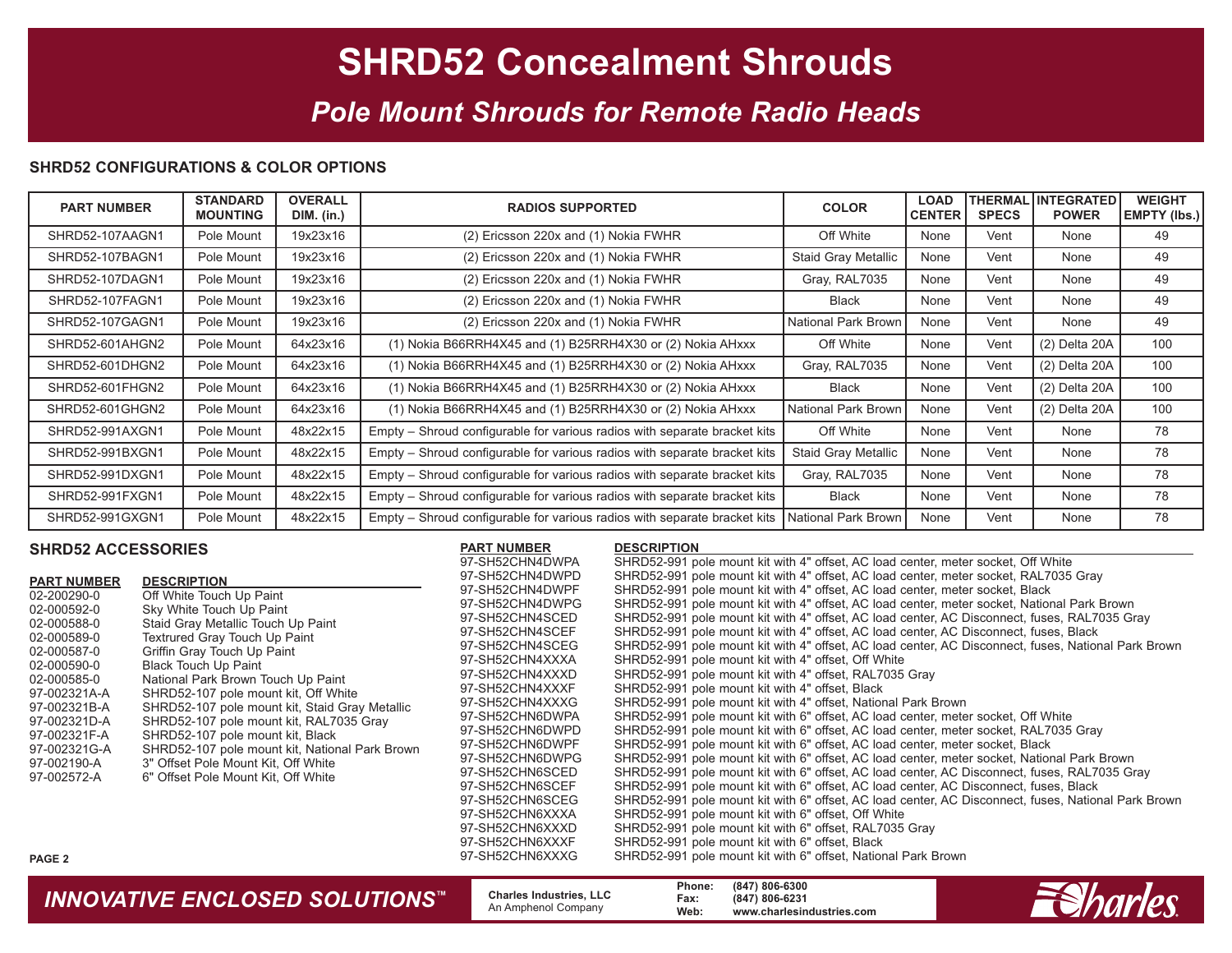### *Pole Mount Shrouds for Remote Radio Heads*

**SHRD52-107 DIMENSIONS**



**All dimension in inches**.

#### **PAGE 3**

*INNOVATIVE ENCLOSED SOLUTIONS ™*

 **Charles Industries, LLC** An Amphenol Company

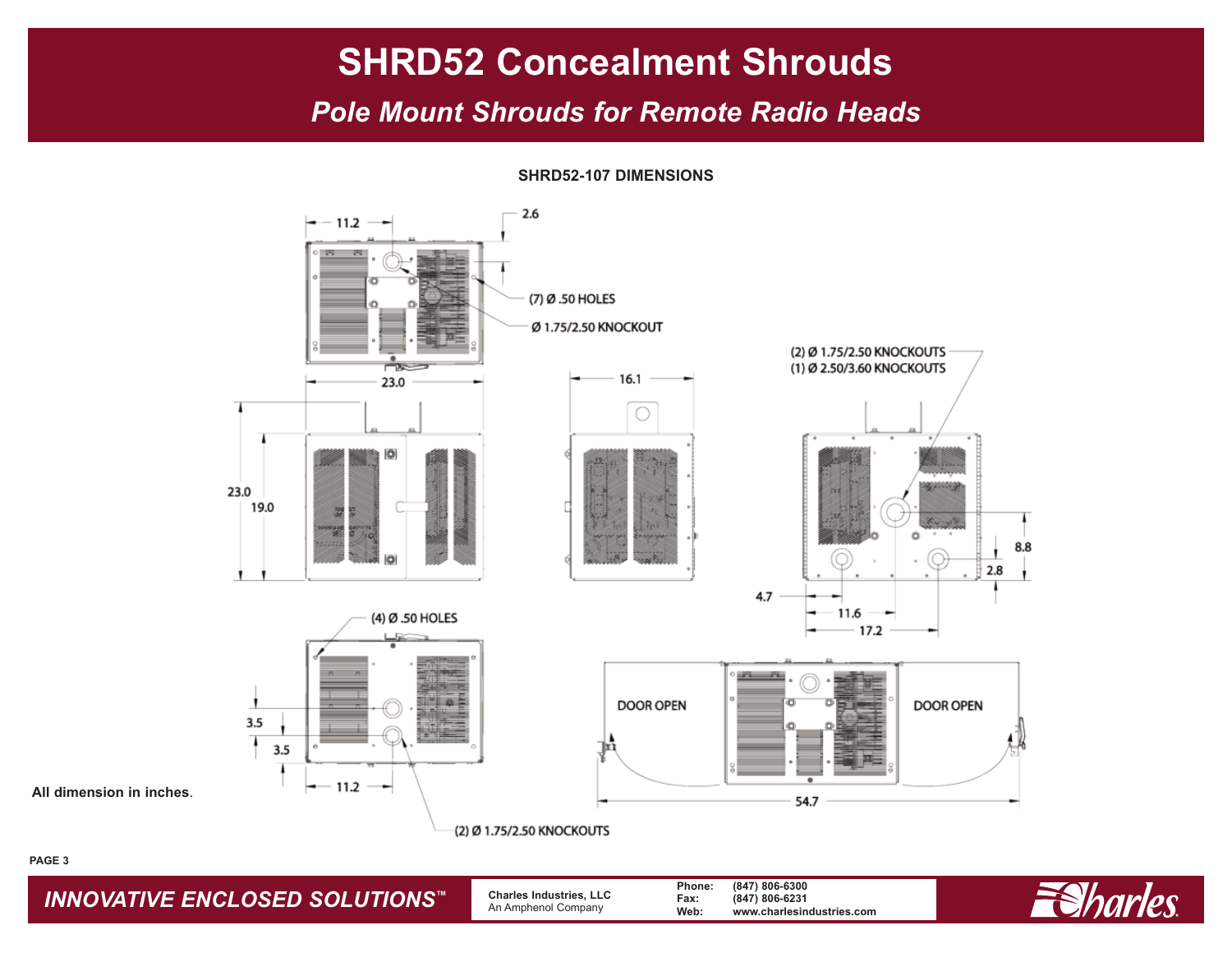### *Pole Mount Shrouds for Remote Radio Heads*

11.7  $-2.6$ Ø 1.75 / Ø 2.50 KNOCKOUT 17.7 20.3 24.0 6.4 ा 45.3 52.0 Ō 48.0 8.0  $\circ$  $\bar{1}$  18.0 9.3  $\circ$  $2.8<sub>1</sub>$ 4.9 12.1 Ø 1.75 / Ø 2.50 KNOCKOUTS 18.4 (8) Ø 1.75 / Ø 2.50 KNOCKOUTS (2) Ø 2.50 / Ø 3.60 KNOCKOUTS  $3.5$  $2.9$ 11.7 **DOOR OPEN DOOR OPEN** 휅 64.2

**SHRD52-601 DIMENSIONS**

**All dimension in inches**.

**PAGE 4**

*INNOVATIVE ENCLOSED SOLUTIONS ™*

 **Charles Industries, LLC** An Amphenol Company